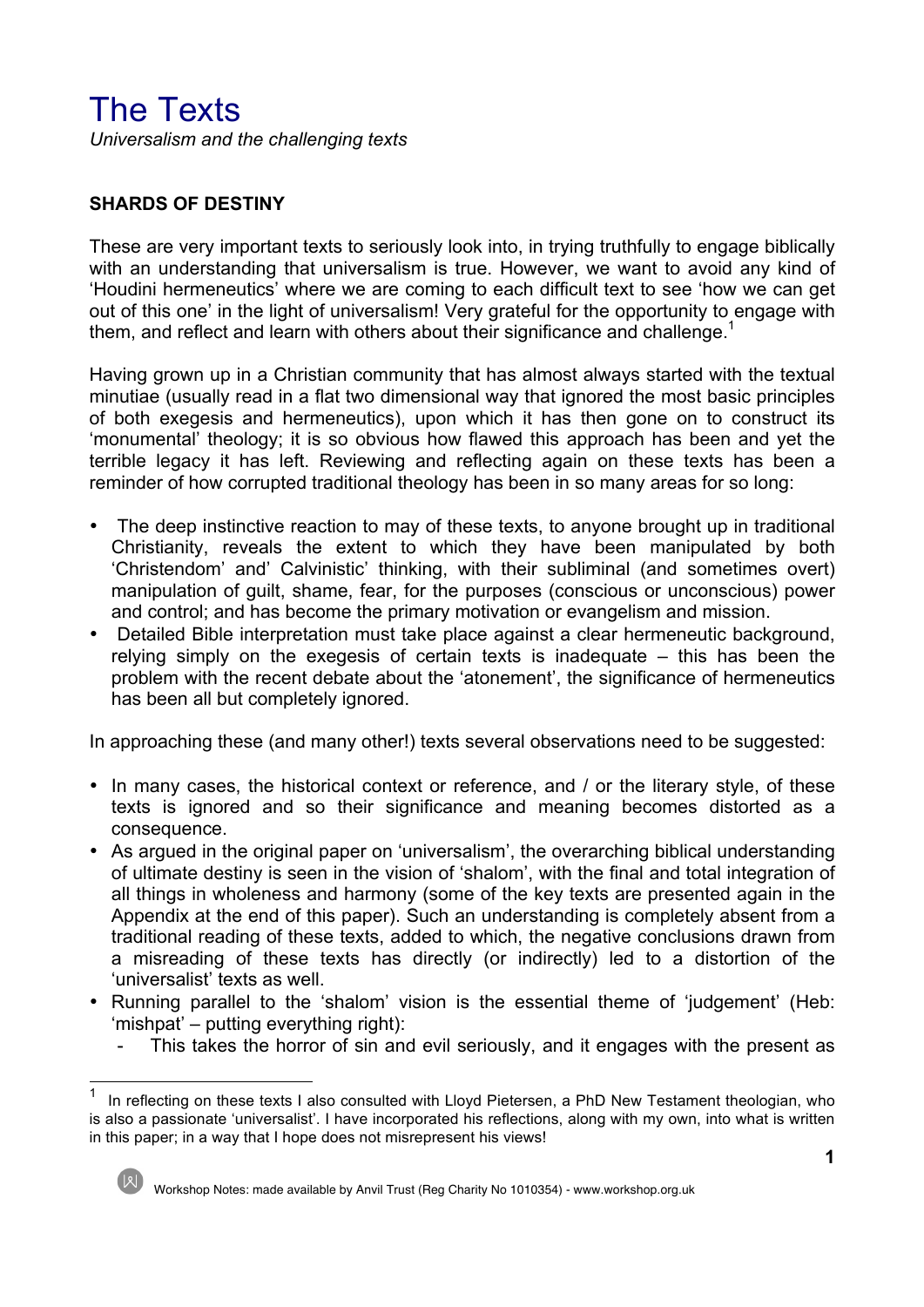well as ultimately, finally and eschatologically. Most of the verses here relate to this issue.

- The Bible is in apoplectic outrage about sin and evil, its nature is death and if it is not dealt with it leads to death. However, we need to remember that however disturbing the language and experience of judgement (which we will all face), it does not mean a negative ultimate personal destiny.
- We want to argue that traditional Christian theology has almost totally failed to engage with a biblical understanding of judgement (the totality of putting everything right) – which is both terrifying and awesomely wonderful, at the same time, and most certainly universalistic!

In exploring the texts we will divide them into three groups:

- Those that refer to the Jewish War and the destruction of Jerusalem in 70 CE;
- Those that are written in apocalyptic language:
- Those that have a more general theological reference.

# **GROUP 1: Texts relating to the Jews, Jerusalem and 70 CE.**

Jesus comes bringing the opportunity of being part of (entering into) the kingdom of God (heaven), to his own people the Jews. Some respond while the majority refuses. He sees the path they have chosen will lead them inevitably into the tragedy that climaxes with the destruction of Jerusalem and the temple in 70 CE. Had they responded to him that tragedy would have been avoided, he is heartbroken:

#### *"O Jerusalem, Jerusalem, killing the prophets and stoning those who are sent to you! How often would I have gathered your children together as a hen gathers her brood under her wings, and you would not! Behold, your house is forsaken and desolate".* (Matt 23: 36-37)

N T Wright in his book, *Jesus and the Victory of God (JVG*) has argued that many of the texts that have traditionally been used to argue for eternal condemnation, separation, destruction etc, actually refer to the Jewish nation and what it will experience in the decades following Jesus' death and resurrection; they were fulfilled by 70 CE. It is interesting to note that NT Wright is seen as an evangelical author, however he is not a 'universalist'.

# **Matthew 7 v13: 14**

"Enter by the narrow gate; for the gate is wide and the way is easy, that leads to destruction, and those who enter by it are many. For the gate is narrow and the way is hard, that leads to life, and those who find it are few".

These words refer to judgment on Jerusalem if Israel persisted in pursuing the present path and their refusal to respond to the message of the kingdom of God *(see JVG 182-6).*



Workshop Notes: made available by Anvil Trust (Reg Charity No 1010354) - www.workshop.org.uk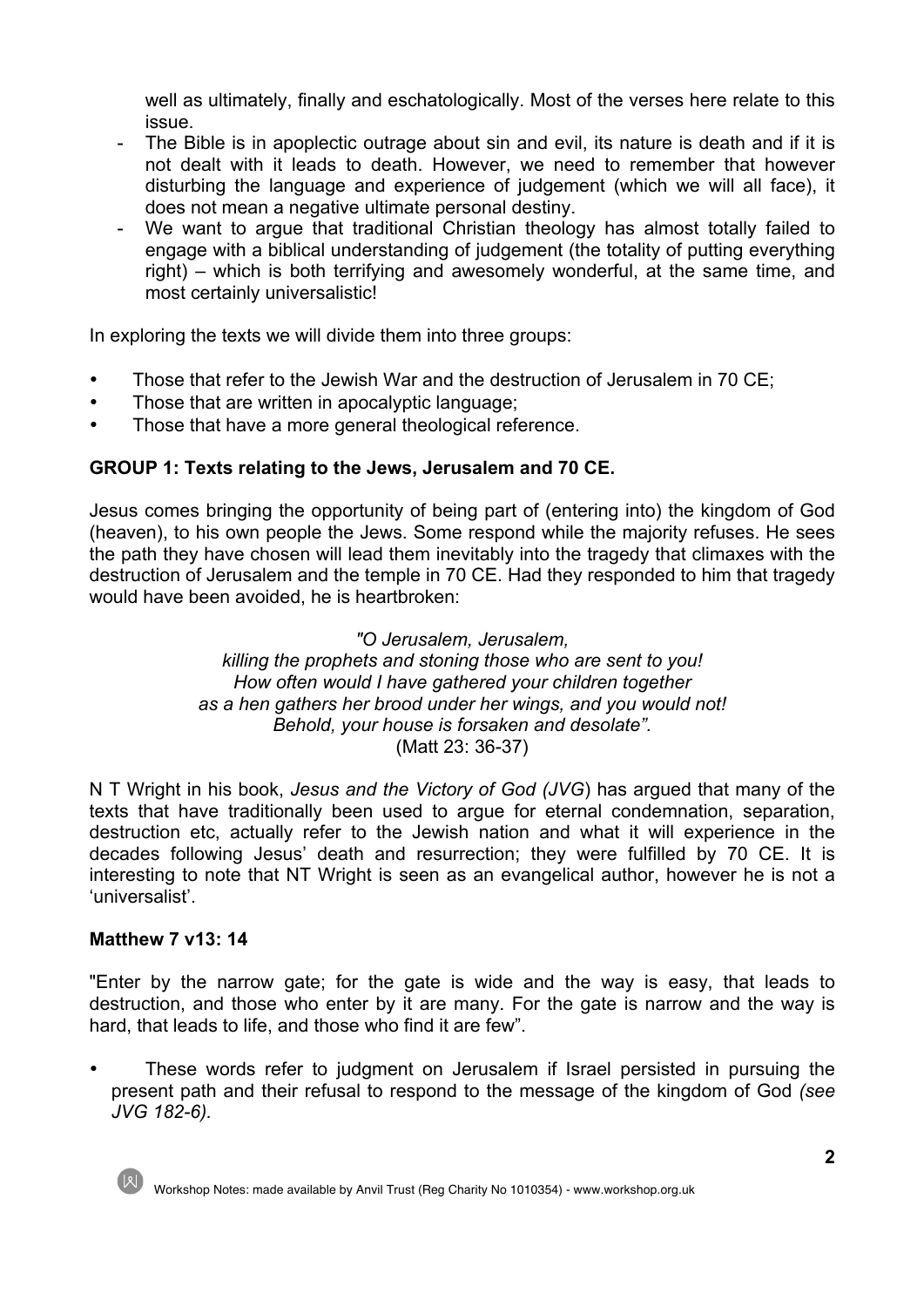# **Matthew 7: 19**

"Every tree that does not bear good fruit is cut down and thrown into the fire."

• These words are to be taken in a thoroughly historical sense as referring to fall of Jerusalem in 70 CE *(see JVG, 328).* This is referring to an immanent historical trauma not their eternal destiny.

## **Matthew 7: 21-23**

"Not every one who says to me, 'Lord, Lord,' shall enter the kingdom of heaven, but he who does the will of my Father who is in heaven. **On that day** many will say to me, 'Lord, Lord, did we not prophesy in your name, and cast out demons in your name, and do many mighty works in your name?' And then will I declare to them, 'I never knew you; depart from me, you evildoers."

*The fate of Jews who have rejected the kingdom, the reference to "on that day" = the 'day of judgment' on Jerusalem in 70 CE.*

## **Matthew 8: 11-12**

*"I tell you, many will come from east and west and sit at table with Abraham, Isaac, and*  Jacob in the kingdom of heaven, while the sons of the kingdom will be thrown into the *outer darkness; there men will weep and gnash their teeth."*

• This shows a contrast between those, including Gentiles, who responded to the offer of the kingdom and the experience of Jews in the Jewish War *(see JVG 328).*

# **Matthew 10: 15**

"Truly, I say to you, it shall be more tolerable on the day of judgment for the land of Sodom and Gomor'rah than for that town."

• Again the reference is to the impending Jewish War 66-70 CE *(see JVG, 252-3).*

# **Matthew 10 v 22 -23**

*"Brother will deliver up brother to death, and the father his child, and children will rise against parents and have them put to death; and you will be hated by all for my name's sake. But he who endures to the end will be saved. When they persecute you in one town, flee to the next; for truly, I say to you, you will not have gone through all the towns of Israel, before the Son of man comes."*

• A graphic picture of the situation that will be faced during the Jewish War.

#### **Matthew 13:3-9**

"A sower went out to sow. And as he sowed, some seeds fell along the path, and the birds came and devoured them. Other seeds fell on rocky ground, where they had not much

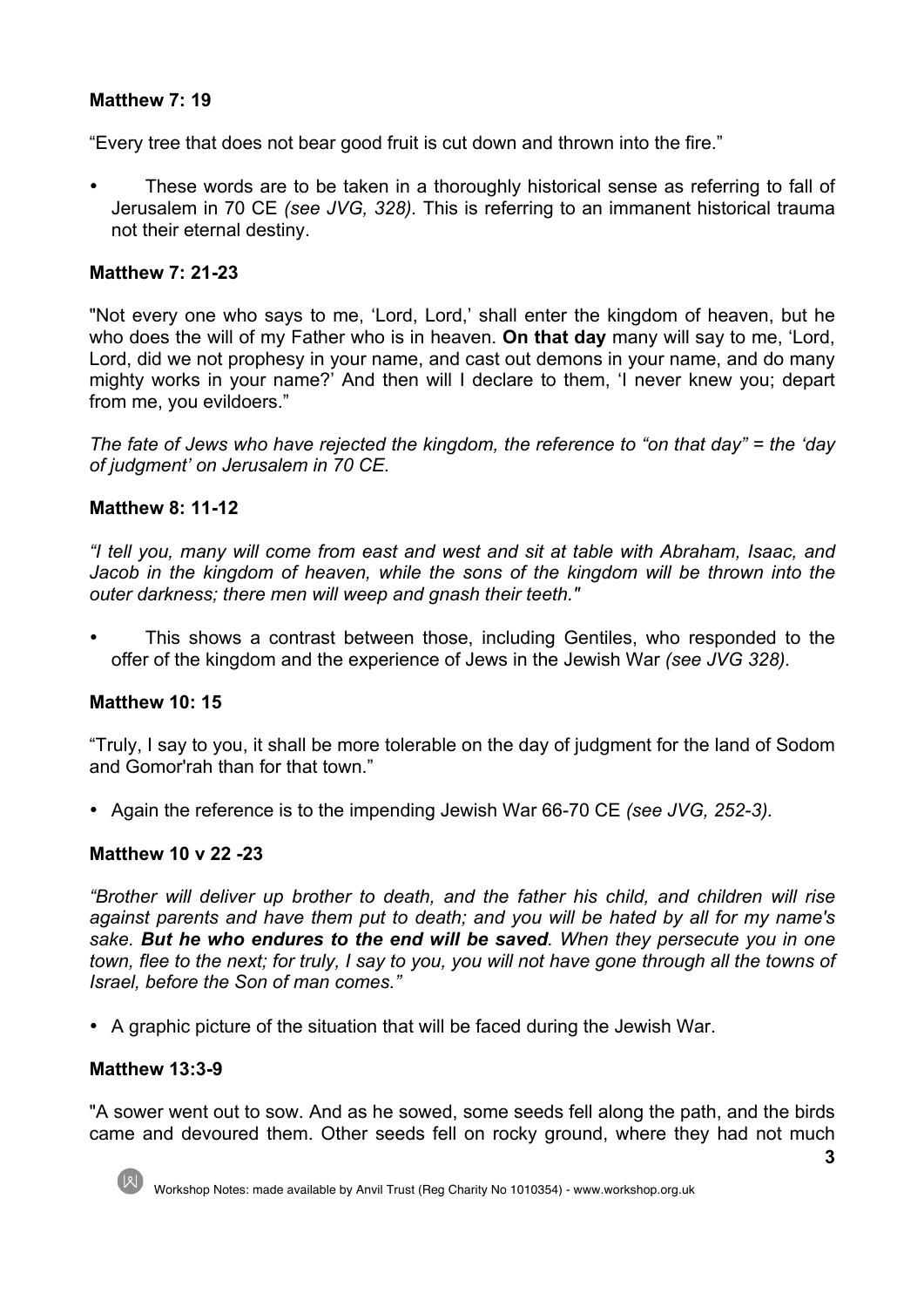soil, and immediately they sprang up, since they had no depth of soil, but when the sun rose they were scorched; and since they had no root they withered away. Other seeds fell upon thorns, and the thorns grew up and choked them."

- An illustration of how people respond to the message of the kingdom, but not saying anything about their ultimate destiny;
- It is telling the story of Israel, the consequent judgment of her refusal to respond to the message of the kingdom, but the promise of renewal the other side of judgment (see *JVG* 230-9).

# **Matthew 13:40-42** (Interpretation of the parable of the weeds)

"Just as the weeds are gathered and burned with fire, so will it be at the close of the age. The Son of man will send his angels, and they will gather out of his kingdom all causes of sin and all evildoers, and throw them into the furnace of fire; there men will weep and gnash their teeth."

• When God acts, as he will in the near historical future, judgment will come upon Israel *(see JVG 328-9).* It is also using apocalyptic imagery.

# **Matthew 21: 40-43** – (conclusion of the parable of the wicked tenants)

" … When therefore the owner of the vineyard comes, what will he do to those tenants?" They said to him**, "He will put those wretches to a miserable death, and let out the vineyard to other tenants who will give him the fruits in their seasons."** Jesus said to them, "Have you never read in the scriptures: `The very stone which the builders rejected has become the head of the corner; this was the Lord's doing, and it is marvellous in our eyes'? Therefore I tell you, the kingdom of God will be taken away from you and given to a nation producing the fruits of it."

• *The imagery and ideas all resonates with Isaiah 5:1-7 where again the setting is historical judgment upon Israel, which the listeners would have understood.*

**Matthew 22: 11-13** – (conclusion of the parable of the wedding banquet)

"… But when the king came in to look at the guests, he saw there a man who had no wedding garment; and he said to him, 'Friend, how did you get in here without a wedding garment?' And he was speechless. Then the king said to the attendants, `Bind him hand and foot, and cast him into the outer darkness; there men will weep and gnash their teeth.'

• Here Israel (religious leaders) think they are entitled to the kingdom and their unworthiness is exposed, so again the events of 70 CE will show Israel excluded. *Matthew 24: 12-13* 

" … And many false prophets will arise and lead many astray. And because wickedness is multiplied, most men's love will grow cold. But he who endures to the end will be saved…"

• Cf. 24:34 which speaks of "this generation" = the generation contemporary with Jesus. This so called "eschatological discourse" is all to do with judgment on Israel within one generation of Jesus, which was fulfilled in 70 CE.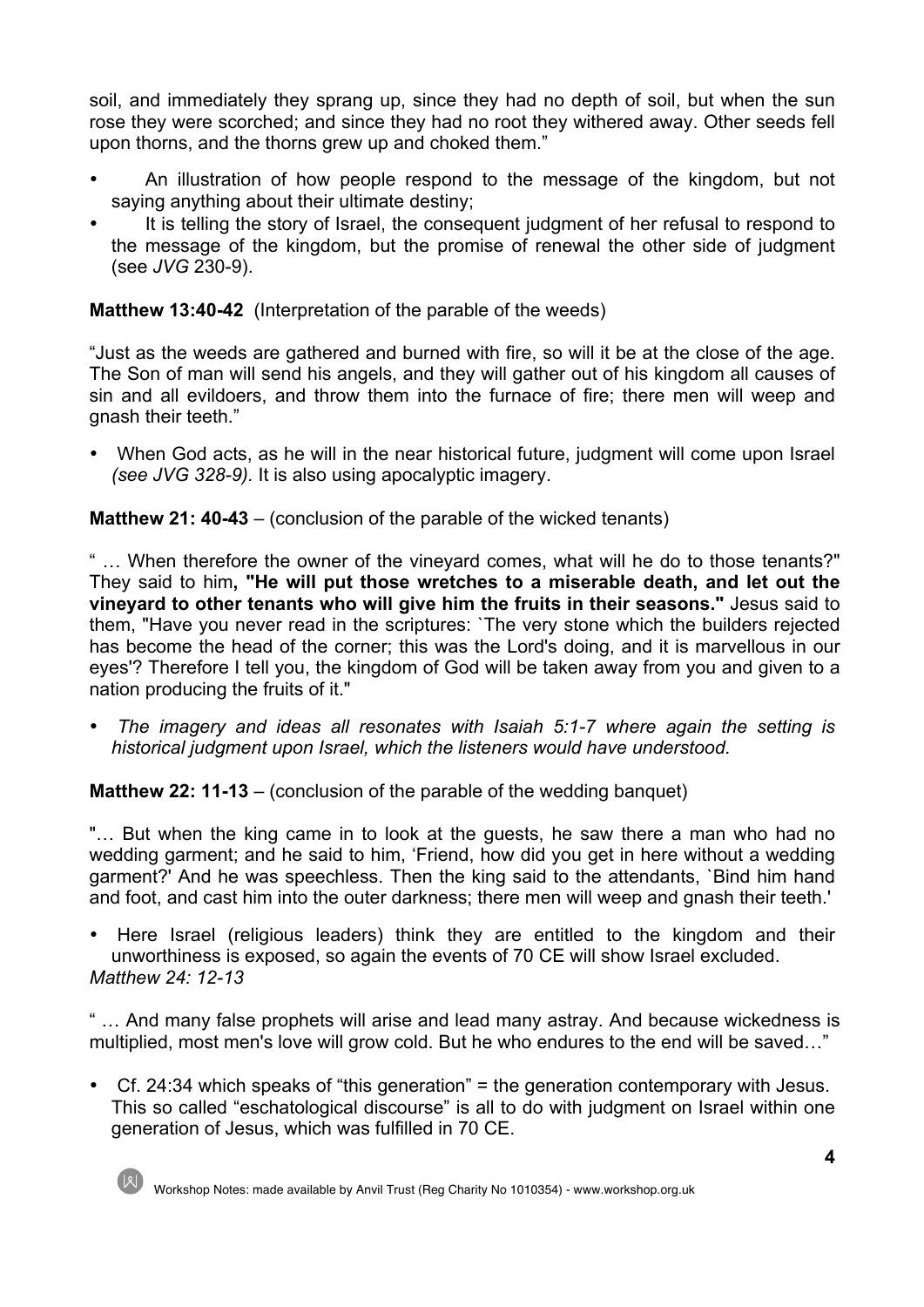The next four passages all need to be interpreted in the light of Israel rejecting the kingdom Jesus' brings and the impending disaster at the hands of Rome:

**Matthew 24: 48-51** – (conclusion of the parable of the unfaithful servant)

*… But if that wicked servant says to himself, 'My master is delayed,' and begins to beat his fellow servants, and eats and drinks with the drunken, the master of that servant will come on a day when he does not expect him and at an hour he does not know, and will punish him \*, and put him with the hypocrites; there men will weep and gnash their teeth."*  [cf Lk 12:42-46]

\* The Gk may read 'cut him off' or 'cut him in pieces, it certainly implies punishment of some sort!'

**Matthew 25: 10-12** - (conclusion of the parable of the bridesmaids)

*" … And while they went to buy, the bridegroom came, and those who were ready went in with him to the marriage feast; and the door was shut. Afterward the other maidens came also, saying, `Lord, lord, open to us.' But he replied, `Truly, I say to you, I do not know you.' Watch therefore, for you know neither the day nor the hour."*

**Matthew 25: 29-30** – (conclusion of the parable of the talents)

" … For to every one who has will more be given, and he will have abundance; but from him who has not, even what he has will be taken away. And cast the worthless servant into the outer darkness**; there men will weep and gnash their teeth**."

*Luke 13: 1-5* 

*There were some present at that very time who told him of the Galileans whose blood Pilate had mingled with their sacrifices. And he answered them, "Do you think that these Galileans were worse sinners than all the other Galileans, because they suffered thus? I tell you, No; but unless you repent you will all likewise perish. Or those eighteen upon whom the tower in Silo'am fell and killed them, do you think that they were worse offenders than all the others who dwelt in Jerusalem? I tell you, No; but unless you repent you will all likewise perish."*

*Luke 19: 26-27*

"*I tell you, that to every one who has will more be given; but from him who has not, even what he has will be taken away. But as for these enemies of mine, who did not want me to reign over them, bring them here and slay them before me.'"*

• The 'ruler' in this story is not Jesus (or God), or anything to do with him, quite the opposite. It is a veiled reference to Archelaus, who after the death of his father Herod went to Rome to be confirmed as ruler in his father's place. A Jewish delegation pleaded for a lesser role as he was a cruel man. The parable reveals and challenges political and social exploitation *(see Herzog 'Parables as Subversive Speech' p155- 167).*



Workshop Notes: made available by Anvil Trust (Reg Charity No 1010354) - www.workshop.org.uk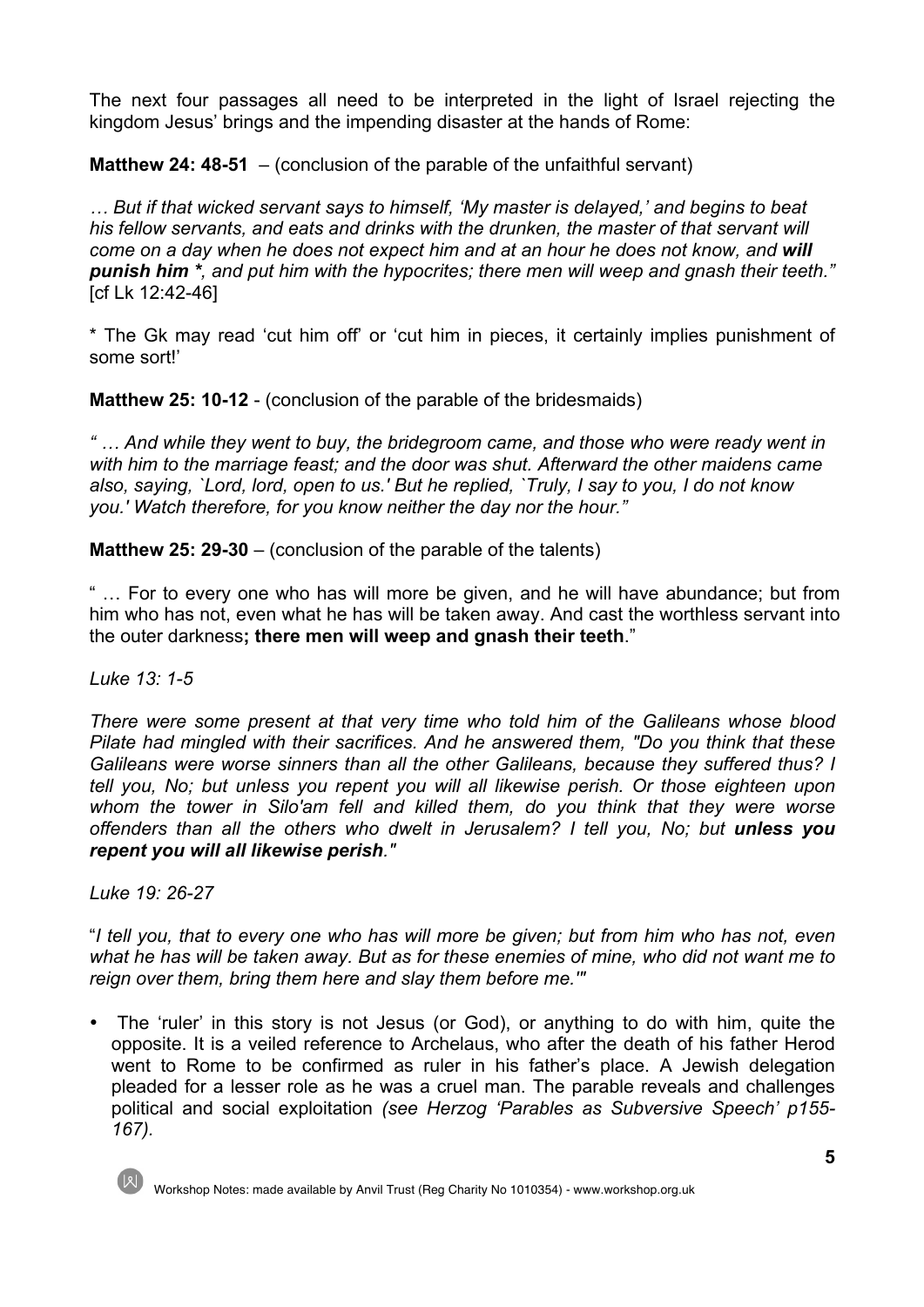#### *John 8: 21-24*

Again he said to them, "I go away, and you will seek me and die in your sin; where I am going, you cannot come." Then said the Jews, "Will he kill himself, since he says, `Where I am going, you cannot come'?" He said to them, "You are from below, I am from above; you are of this world, I am not of this world. I told you that you would die in your sins, **for you will die in your sins** unless you believe that I am he."

• As in the synoptic gospels the understanding is again historical judgment not eternal damnation; they will be caught up in the horror, but if they had responded to Jesus' that would not happen for them.

# *Philippians 3: 18-19*

*For many, of whom I have often told you and now tell you even with tears, live as enemies of the cross of Christ. Their end is destruction, their god is the belly, and they glory in their shame, with minds set on earthly things.*

• Here Paul is speaking about his Jewish opponents, therefore consequences of their behaviour and the destruction he speaks about is similar to the ideas seen in the synoptic gospels.

When reading these passages we need to bear in mind prophecies, like Amos and Hosea for instance, where the most terrible predictions of destruction are both made and ultimately experienced, yet there are the most astonishing promises of hope and restoration beyond destruction and judgement. (cf Amos 5:18-27 with 9:11-15; Hosea 5:8- 15 with 14:4-9 also 2:14-3:5).

# **GROUP 2: Texts that are apocalyptic in style.**

#### **Matthew 25: 32, 41, 46** – (the parable of sheep and goats)

"Before him will be gathered all the nations, and he will separate them one from another as a shepherd separates the sheep from the goats … Then he will say to those at his left hand, `Depart from me, you cursed, into the eternal fire prepared for the devil and his angels; … And they will go away into eternal punishment, but the righteous into eternal life."

- *The word 'eternal' (Gk: 'aionios') refers to God, it expresses God's eternal character and eternal purpose rather than referring to 'an unending temporal experience'*
- *The word 'punishment' (Gk: 'kolasis') originally referred to pruning trees to make them grow better and became the standard Greek word for 'remedial punishment' and is used in no other way* (see W Barclay 'A Spiritual Autobiography' pub Eerdmans Publishing Company 1977 page 66).

**Luke 16: 24-26** – (part of the parable of the rich man and Lazarus)

And he called out, `Father Abraham, have mercy upon me, and send Laz'arus to dip the end of his finger in water and cool my tongue; for I am in anguish in this flame.' But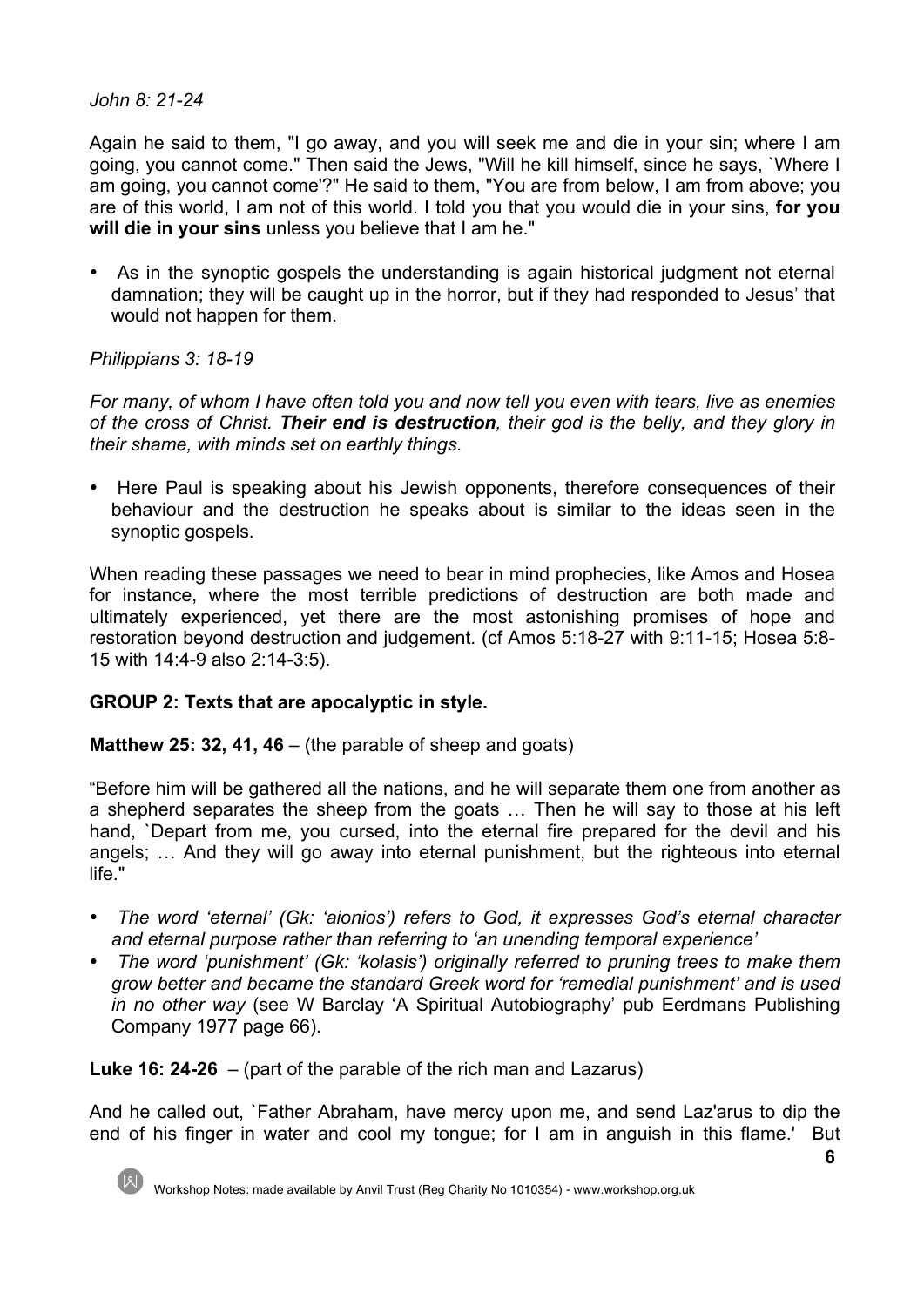Abraham said, `Son, remember that you in your lifetime received your good things, and Laz'arus in like manner evil things; but now he is comforted here, and you are in anguish. And besides all this, between us and you a great chasm has been fixed, in order that those who would pass from here to you may not be able, and none may cross from there to us.'

- This is not a description of the afterlife, but a parable based on a well-known folk tale that in Jesus' format of it is making a point about the rich at the present moment and how God feels about their exploitation *(see JVG, 255-6).*
- The setting of the 'afterlife' is actually 'pre-resurrection' and so 'pre-judgement' and nothing about ultimate destiny.
- The parable has a second purpose, which is to make the point that even if someone comes back from the dead people will not necessarily take any notice of them!

## *Revelation 20: 13-15*

And the sea gave up the dead in it, Death and Hades gave up the dead in them, and all were judged by what they had done. Then Death and Hades were thrown into the lake of fire. This **is the second death, the lake of fire; and if any one's name was not found written in the book of life,** he was thrown into the lake of fire.

- This is high-energy apocalyptic imagery about the total and final destruction of evil (emphasizing that certainty). But notice:
	- 4:6 sea of glass, like crystal, before the throne;
	- 14:10-11 that the lake of fire burns in the presence of God;
	- 15: the sea of glass is now mixed with fire;
	- 20:15 this fire is purificatory not eternal judgment. Once again it depends what one means by the Day of Judgment. And the nature of judgement.

The whole issue of apocalyptic imagery needs much discussion. It is very exciting. Revelation has a primary message of non-violence, the image of 144,000, multitudes without number etc all speak of universalism.

# **GROUP 3: Texts of general theological reference.**

#### *Matthew 12: 31-32*

"Therefore I tell you, every sin and blasphemy will be forgiven men, but the blasphemy against the Spirit will not be forgiven. And whoever says a word against the Son of man will be forgiven; but whoever speaks against the Holy Spirit will not be forgiven, either in this age or in the age to come."

• Failing to recognise the work of the Spirit is to remain in Exile. The forgiveness of sins brings an end of Exile; however, Exile continues for those who continue to refuse to recognise the Spirit *(see JVG, 272-3).*

#### *Matthew 18: 12-13*

"… And if he finds it (lost sheep), truly, I say to you, he rejoices over it more than over the ninety-nine that never went astray. So it is not the will of my Father who is in heaven that one of these little ones should perish".

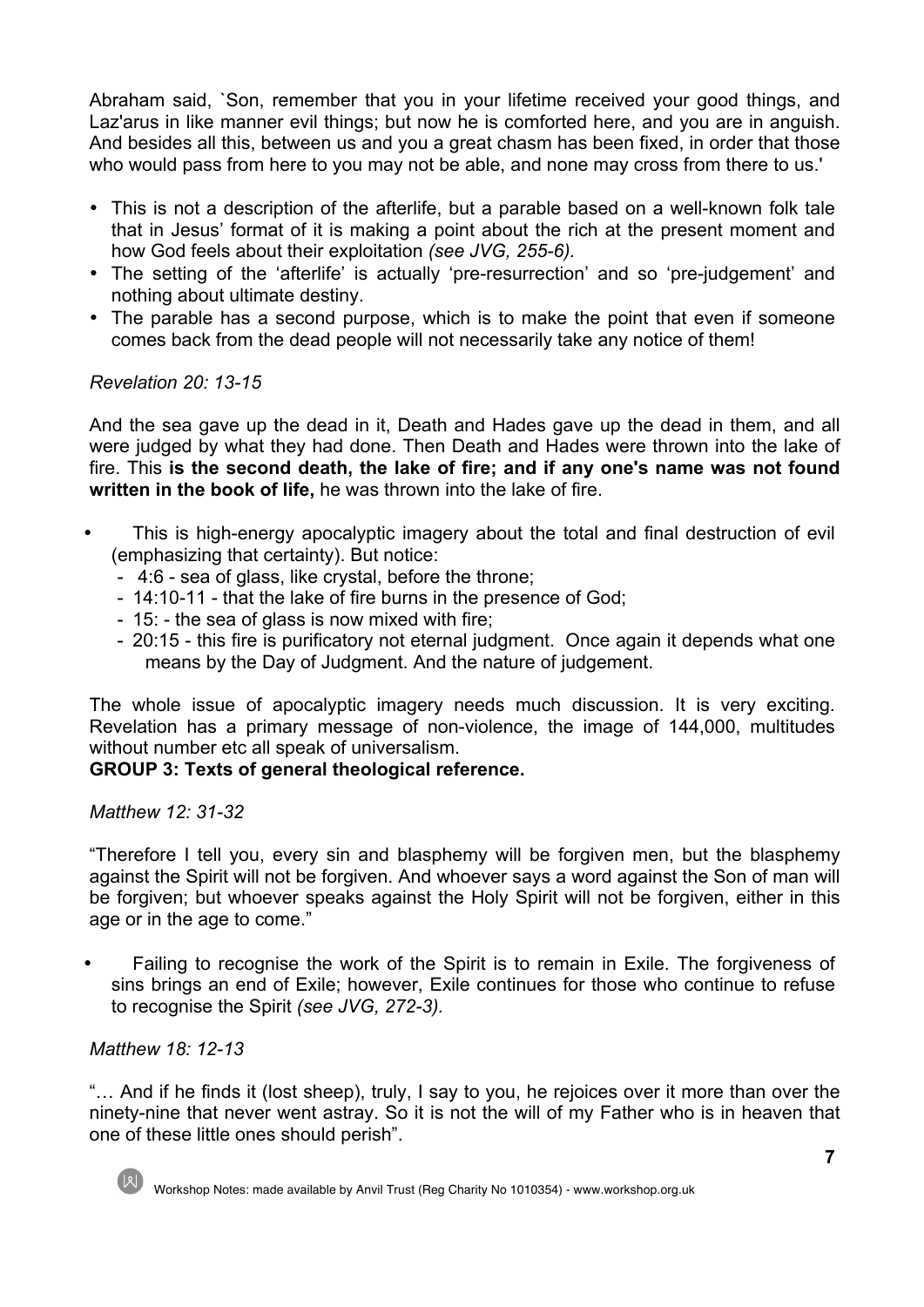This is total universalism as everyone is saved! It does not imply that any are lost, God is going out of his way to see that that is not the case.

## *Mark 16: 16*

"He who believes and is baptized will be saved; but he who does not believe will be condemned."

- The simple answer is to see Mark's gospel ending at v 8!
- However, like all sin, unbelief will be confronted (and dealt with judgement), but this does not mean their final and eternal destiny cannot be with God.

## *John 3: 16-21*

*For God so loved the world that he gave his only Son, that whoever believes in him should not perish but have eternal life. For God sent the Son into the world, not to condemn the*  world, but that the world might be saved through him. He who believes in him is not *condemned; he who does not believe is condemned already, because he has not believed in the name of the only Son of God. And this is the judgment, that the light has come into the world, and men loved darkness rather than light, because their deeds were evil. For every one who does evil hates the light, and does not come to the light, lest his deeds should be exposed. But he who does what is true comes to the light, that it may be clearly seen that his deeds have been wrought in God.*

• The fact that you have to be 'born again' (v3) to enter the kingdom does not imply here that the opposite is eternal damnation. Yes, Jesus comes that those who believe might not perish, but v17 goes on to say 'that the world through him might be saved'. Verse 19 goes on to show that the judgement is the light revealing the truth so that evil might be dealt with – this is exactly the biblical understanding of judgement – revelation, confrontation and cleansing! (see 2 Peter 3:10). The 'condemnation' (v18) here is not eternal damnation.

#### *John 5 v 27*

"Do not marvel at this; for the hour is coming when all who are in the tombs will hear his voice and come forth, those who have done good, to the resurrection of life, and those who have done evil, to the resurrection of judgment."

• Remember that the biblical understanding of judgement is 'to put everything right', not eternal damnation! Yes, evil is condemned, and judgement is the process of putting things right, beyond which there is hope.

# *Romans 2:6-10*

*For he will render to every man according to his works: to those who by patience in welldoing seek for glory and honor and immortality, he will give eternal life; but for those who are factious and do not obey the truth, but obey wickedness, there will be wrath and fury. There will be tribulation and distress for every human being who does evil, the Jew first and also the Greek, but glory and honor and peace for every one who does good, the Jew first and also the Greek. For God shows no partiality.* 

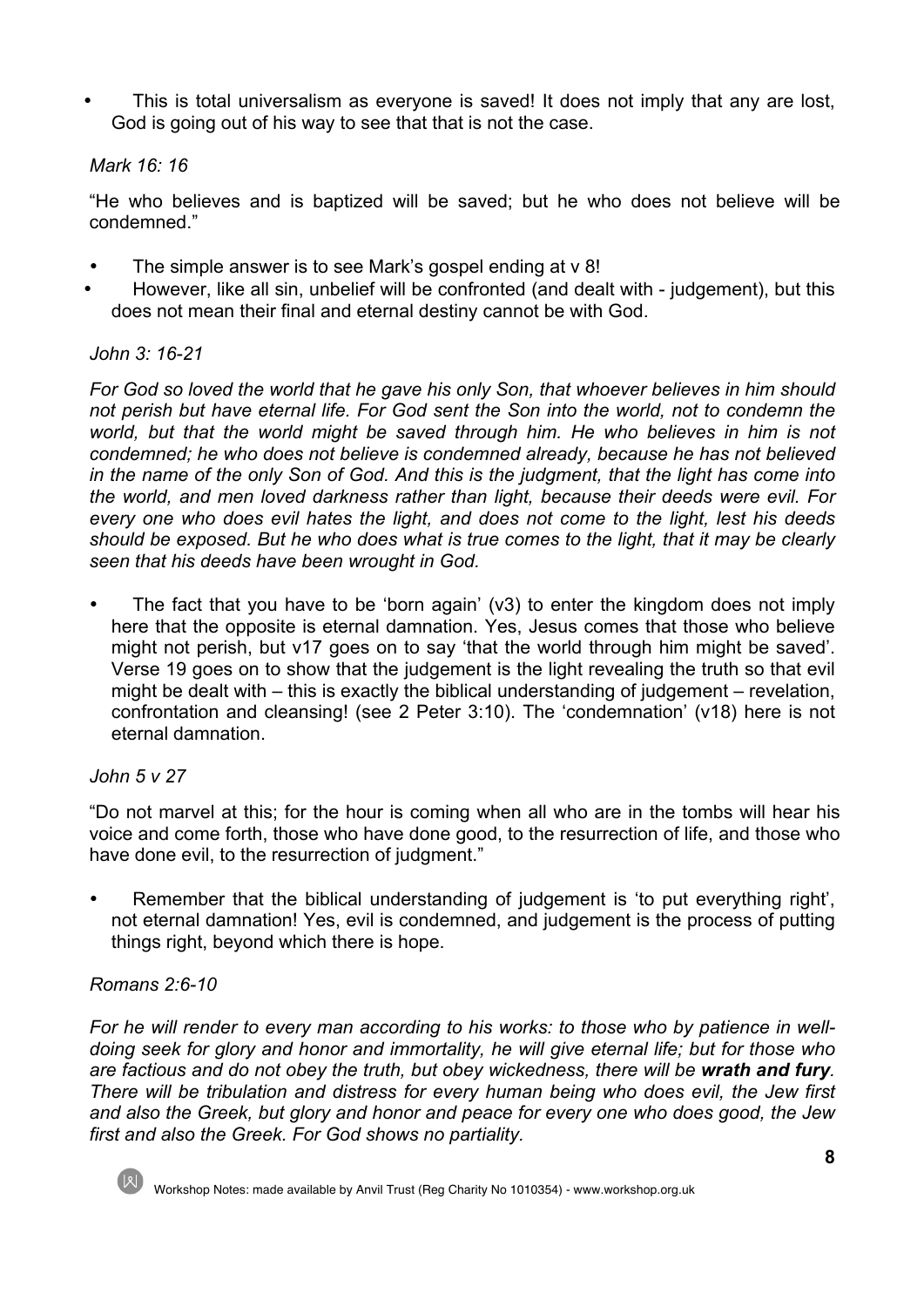• 'Wrath and fury' are the proper and natural responses of God and his people to sin and evil – the wrath of God is essential and leads to the experience of judgement, but through judgement it is dealt with and beyond is reconciliation.

## *I Corinthians 1: 18*

For the word of the cross is folly to those who are perishing, but to us who are being saved it is the power of God.

• The fact that people are described as 'perishing' (or in other contexts 'lost') does not mean they are damned, something has to happen and it has happened in Jesus!

## *Ephesians 5: 5*

Be sure of this, that no fornicator or impure man, or one who is covetous (that is, an idolater), has any inheritance in the kingdom of Christ and of God.

• This is a simple truth, so something will have to happen to those who are like this for them to be part of the kingdom; it is called judgement, which involves putting everything right. This text possibly raises the interesting topic of 'inheritance and reward', which is another issue.

## *2 Thessalonians 1: 9*

*" … when the Lord Jesus is revealed from heaven with his mighty angels in flaming fire, inflicting vengeance upon those who do not know God and upon those who do not obey the gospel of our Lord Jesus. They shall suffer the punishment of eternal destruction (and exclusion) from the presence of the Lord and from the glory of his might, when he comes on that day to be glorified in his saints, and to be marveled at in all who have believed, because our testimony to you was believed.*

- Tom Wright takes this as similar language to Mark 13 (see *JVG*, 359) where the true God vindicates his people and judges their enemies; God is the God who judges and saves.
- It should read 'eternal destruction from the presence of the Lord'; the word 'separated' should not be included for grammatical reasons;
- The word 'destruction' does not suggest annihilation, cf 1Cor 5:5 where the 'destruction of the flesh' is for the redemption of the person. Note that in that in that 1 Corinthians passage: -
	- The sin is heinous, 'of the kind not even found among the pagans' (v1);
	- The punishment sounds like retribution, 'let him ... be removed from among you' (v2) and, 'delivered to Satan for the destruction of the flesh' (v4), but in fact it is all about restitution.

This passage in 2 Thessalonians 1:9 is about the process towards the fullness of all things in Christ.



Workshop Notes: made available by Anvil Trust (Reg Charity No 1010354) - www.workshop.org.uk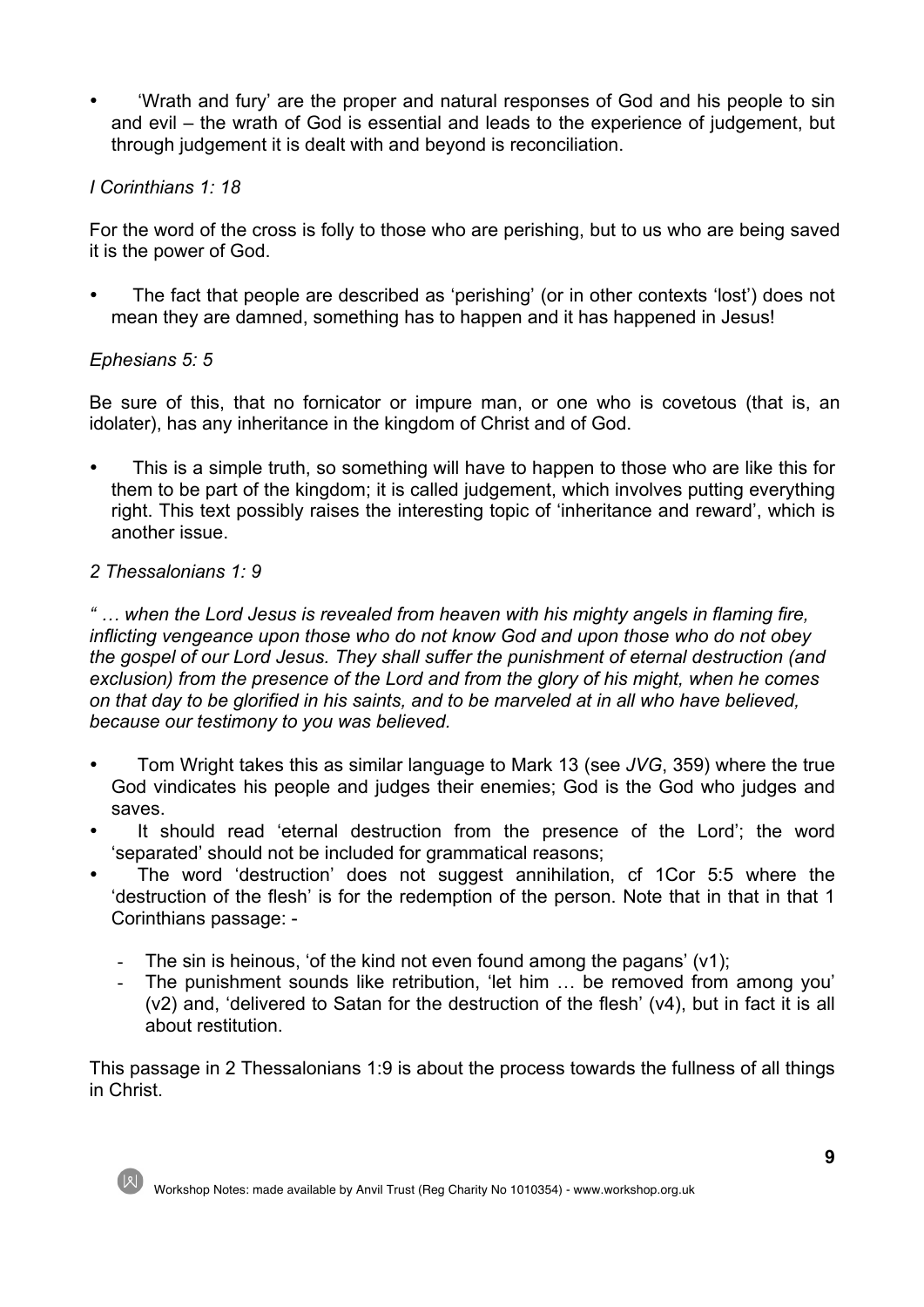# *2 Thessalonians 2: 9-12*

The coming of the lawless one by the activity of Satan will be with all power and with pretended signs and wonders, and with all wicked **deception for those who are to perish**, because they refused to love the truth and so be saved. Therefore God sends upon them a strong delusion, to make them believe what is false, so that all may be condemned who did not believe the truth but had pleasure in unrighteousness.

• As above, as in Mark 13, it is presented as a historical trauma where the wicked perish (as in 70 CE), but it is all pre-judgement, where everything will be put right. This is a statement of historical encounter not eternal destiny. But it makes the important and constant statement that evil and wickedness neither wins nor goes un-dealt with. But scripture goes on to show (see below) that beyond all this there is the reconciliation of all things!

# *APPENDIX*

# **Vision of shalom**

The Bible presents us with a vision of future hope expressed in an understanding of the cosmic manifestation of shalom; the wholeness, peace and integration in complete harmony of all things. We are *not* going to heaven, but will be part of the resurrection community in the new heaven and earth. Here are just a few sample scriptures: -

- 'Of his all embracing kingdom and of his peace there shall be no end' [Isa 9:7];
- 'They shall not hurt or destroy on all my holy mountain; for the earth shall be full of the knowledge of the Lord as the waters cover the sea' [Isa 11:9];
- 'For I am about to create new heavens and a new earth; the former things shall not be remembered or come to mind. Be glad and rejoice forever in what I am creating...' [Isa 65:17-18 cf 66:22];
- '... the battle bow shall be cut off, and he shall command peace to the nations; and his dominion shall be from sea to sea ...' [Zec 9:10];
- 'Your kingdom come, your will be done on earth as it is in heaven' [Mt 5:9];
- '… at the *renewal* of all things' [Mt 19:28];
- 'Jesus, who must remain in heaven until the time of *universal restoration* that God announced long ago through his holy prophets' [Acts 3:21];
- 'The creation itself will be set free from its bondage and decay and will obtain the freedom of the glory of the children of God' [Rm 8:21];
- The peace of God, which surpasses understanding [Phil 4:7];
- 'But in accordance with his promise, we wait for new heavens and a new earth, where righteousness is at home' [2Pt 3:13];
- ' … for the Lamb at the centre of the throne shall be their shepherd, and he will guide them to springs of the water of life, and God will wipe away every tear from their eyes' [Rev 7:16-17].

# **God's character is love**

The primary biblical character of God is love: -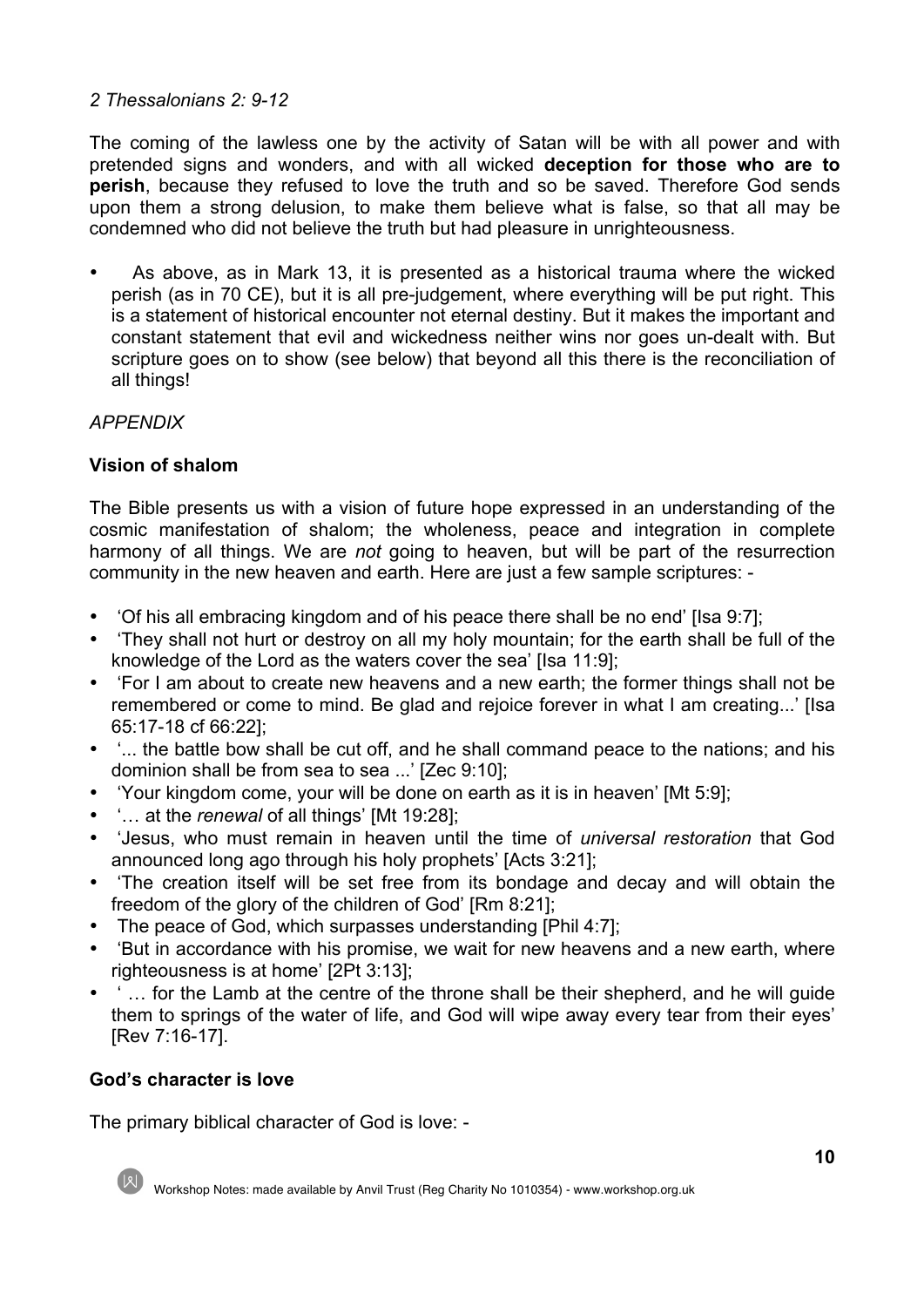• '… for God is love … God is love, and those who abide in love abide in God, and God abides in them' [1Jn 4:8,16].

This truth is built on a solid foundation from the Hebrew scriptures; for example: -

- 'The steadfast love of the Lord never ceases, his mercies never come to an end; … For the Lord will not reject forever. Although he causes grief, he will have compassion according to the abundance of his steadfast love; for he does not willingly afflict or grieve anyone' [Lam 3:22,31-33];
- 'As I live, says the Lord God, I have no pleasure in the death of the wicked, but that the wicked turn from their ways and live' [Ezk33;11];
- 'But God will not take away a life; he will devise plans so as not to keep an outcast banished forever from his presence' [2Sam 14:14].

# **Inclusive love and atonement**

The Augustinian (Calvinistic) view is that Jesus only died for the elect, known as 'particular redemption' or 'limited atonement'. However, the text of the New Testament makes it quite clear that God's love and Jesus' atonement is in fact inclusive and universal in its effect: -

- 'God so loved *the world* … God sent his son that *the world* might be saved through him' [Jn 3:16-17];
- 'And I, when I am lifted up from the earth, *will draw all things* to myself' [Jn 12:32];
- '…God was in Christ reconciling *the world* to himself' [2Cor 5:19];
- '... through him (Jesus) to reconcile to himself *all things* ... making peace (shalom) by the blood of his cross' [Col 1:20];
- 'God desires *all people* to be saved and come to a knowledge of the truth' [1Tm 2:4];
- 'We have a hope set on the living God, who is *the saviour of all people*, especially those who believe' [1Tm 4:10];
- 'He is the expiation of our sins, and not ours only *but also for the sins of the whole world'* [1Jn 2:2];
- 'The Lord is not willing that any should perish but that *all* should come to repentance' [2Pt 3:9].

There is also the image and language of the 'two Adams' in Paul's writings: -

- '… for as all die in Adam, so all will be made alive in Christ … The first man, Adam, became a living being, the last Adam became a life-giving spirit' [1Cor 15:22,45; but see also v20-28; 42-49];
- 'Therefore just as one man's trespass led to condemnation for all, so one man's act of righteousness leads to justification and life for all' [Rm 5:18; but see also v12-21].

The impact of Jesus' death and resurrection overturns completely the impact of Adam's rebellion and sin; just as *all* have been affected by sin, in the same way *all* will be saved.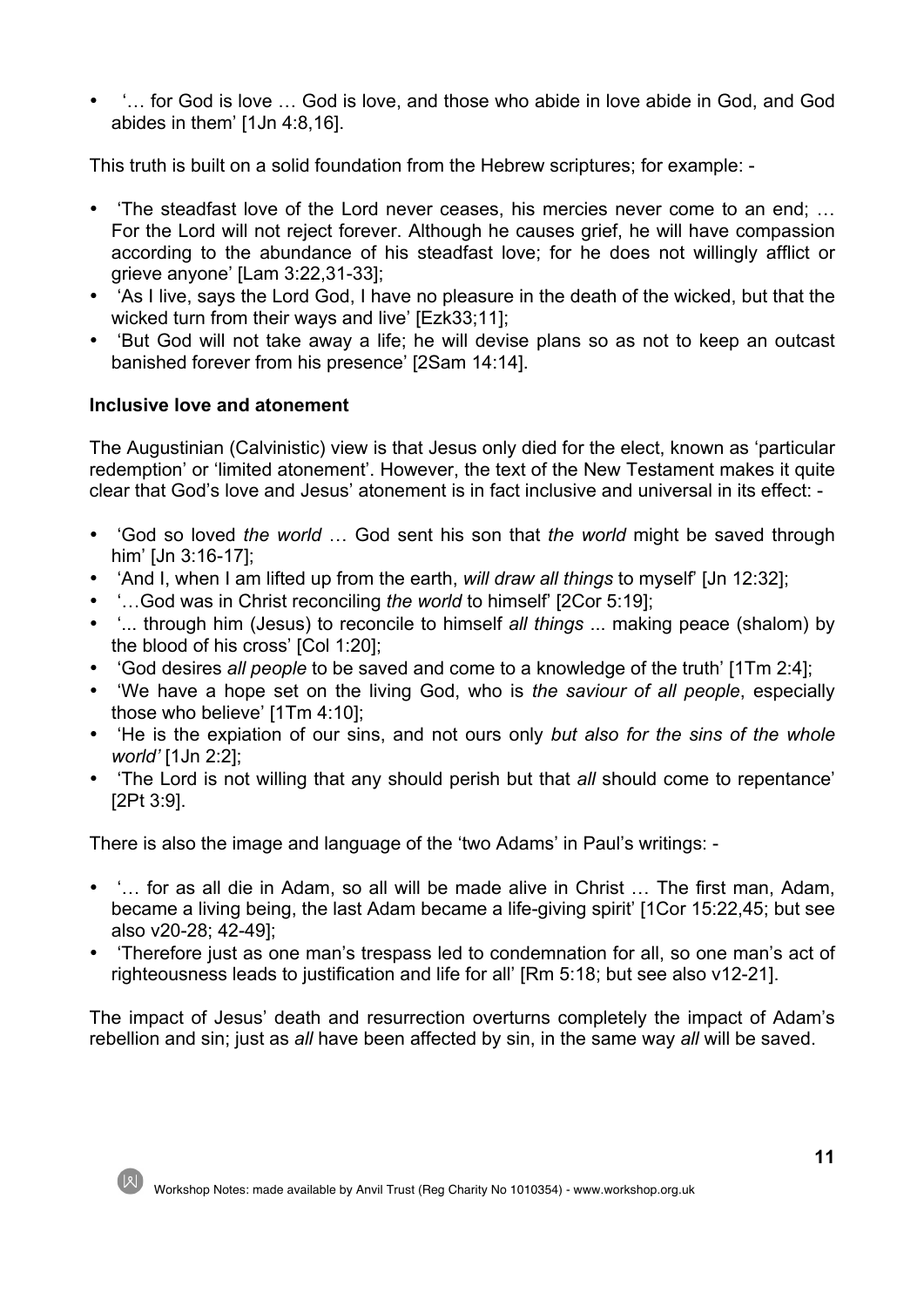It is interesting that the Calvinist (Augustinian) theologian Daniel Strange says, "It is indeed correct that *if* Christ died for everyone *then* everyone will be saved" (his italics).<sup>2</sup> In the light of the scriptures quoted above I think little more needs to be said!

# **Reconciliation of all things**

Building on the cosmic wholeness of the shalom vision and the inclusiveness of God's love and atonement in Jesus, scripture is quite clear that the 'finished work of Christ' is the total reconciliation of 'all things'. This phrase 'all things' means the totality of everything without exception.

• '… so that at the name of Jesus *every knee* should bend, in heaven and on earth and under the earth, and *every tongue* should confess that Jesus Christ is Lord, to the glory of God the Father' [Phil 2:10].

The verb translated 'confess' is used in the LXX to imply not just confession but praise and thanksgiving. This passage clearly has links with Isa 45:22-23:

> *'Turn to me and be saved all the ends of the earth! For I am God and there is no other. By myself I have sworn, from my mouth has gone forth righteousness a word that shall not return: "To me every knee shall bow, every tongue shall swear."'*

This cannot be forced, but is rather the free spontaneous confession from a heart of praise, reinforced by these scriptures: -

- '… if you confess with your lips that Jesus is Lord and believe in your heart God raised him from the dead, you will be saved' [Rm 10:9];
- '… no one can say "Jesus is Lord" except by the Holy Spirit' [1Cor 12:3].

The theme of the complete cosmic reconciliation of all things continues: -

- 'For God has imprisoned all in disobedience so that he may be merciful to all' [Rm 11:32];
- '(God) has made known to us the mystery of his will … set forth in Christ, as a plan for the fullness of time, to gather up all things in him, things in heaven and things on earth' [Eph 1:9-10];
- '… for in him all things in heaven and on earth were created, things visible and invisible … all things have been created through him and for him. He himself is before all things and in him all things hold together … and through him God was pleased to reconcile to himself all things, whether on earth or in heaven by making peace (shalom) through the blood of his cross' [Col 1:16-20];
- 'When all things are subjected to him, then the son himself will also be subjected to the one who put all things in subjection under him, so that God may be all in all' [1Cor 15:28 but see also v20-27].

 $2$  Daniel Strange: 'A Calvinist Response to Talbott's Universalism', in 'Universal Salvation? – The Current Debate' Ed R Parry & C Partridge pub Patternoster 2003 page 160. However, Strange makes it very clear that he is in fact completely convinced by the doctrine of 'particular redemption' or 'limited atonement'!



Workshop Notes: made available by Anvil Trust (Reg Charity No 1010354) - www.workshop.org.uk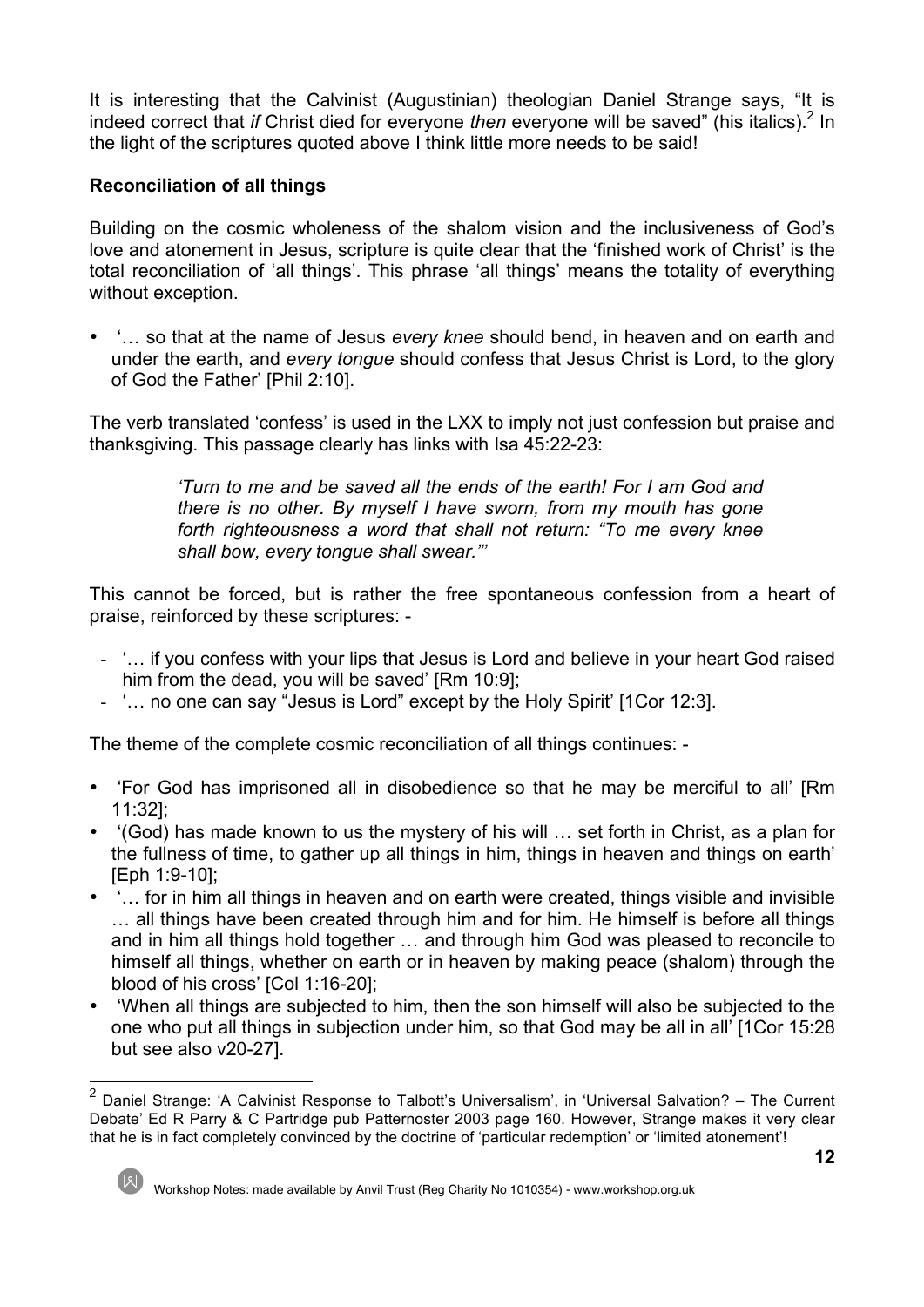It is quite clear that the language of 'bending', 'bowing', 'confessing', 'swearing', and 'subjecting' is not coerced, but rather the free joyful, worshipful expression of the heart like that of Jesus the Son towards God the Father.

# **Reading and Resources**

*Key books:*

R Bauckham & T Hart '*Hope Against Hope'* Darton, Longman & Todd 1999 JB Green (Ed *et al*) *'Dictionary of Jesus and the Gospels'* IVP 1992: article: 'Kingdom of God' / Heaven by CC Caragounis p 417-430

G MacDonald *'The Evangelical Universalist'* SPCK 2008

NT Wright *'New Heavens, New Earth: The Biblical Picture of the Christian Hope'* Grove Books1999

NT Wright *'The Resurrection of the Son of God'* SPCK 2003

P Yoder *'Shalom: The Bible's Word for Salvation, Justice & Peace'* Life & Faith Press 1987

*Other useful book resources:*

J Alison **'Living in the End Times'** SPCK 1997

CE Armerding & WW Gasque (Ed) **'Handbook of Biblical Prophecy'** Baker 1977 W Barclay *'A Spiritual Autobiography'* Eerdmans Publishing Company 1977 R Bauckham **'Jude & 2 Peter'** Word 1983

R Bauckham *'The Theology of the Book of Revelation'* Cambridge1993 GR Beasley-Murray **'The Book of Revelation'** Eerdamns 1981

J Bonda *'The One Purpose of God'* Eerdmans1993

W Brueggemann *'Peace: Understanding Biblical Themes'* Chalice Press 2001 F Carey (Ed) *'The Apocalypse and the Shape of Things to Come'* British Museum Press 1999

RG Close *'The Meaning of the Millennium: Four Views'* IVP 1977

N Cohn *'The Pursuit of the Millennium'* Temple Smith 1970

DN Freedman (Ed) *'Anchor Bible Dictionary' Vol:3* Doubleday 1992 see article T Prendergast 'Hope' p 284

DN Freedman (Ed) *'Anchor Bible Dictionary' Vol:5* Doubleday 1992 see articles:

Eschatology by DL Petersen p 575

• *Parousia* by Christopher Rowland p xxx

JB Green [Ed *et al*] *'Dictionary of Jesus and the Gospels'* IVP 1992: articles:

- Apocalyptic by DC Allison
- Eschatology by DC Allison Jr p 206-209
- Son of Man by IH Marshall p 775-781

G Kittel (Ed) *'Theological Dictionary of the New Testament'* Eerdmans 1964: article *basileus* by KL Schmidt [et al] Vol 1: p 564-593

AT Lincoln **'Paradise Now and Not Yet'** Cambridge 1981

D Linn 'Good Goats – Healing our Image of God' Paultist Press

BD McLaren *'The Secret Message of Jesus'* Thomas Nelson 2006

RH Mounce **'The Book of Revelation'** Eerdmans 1977

R Parry & C Partridge (Eds) *'Universal Salvation?'* Paternoster 2003